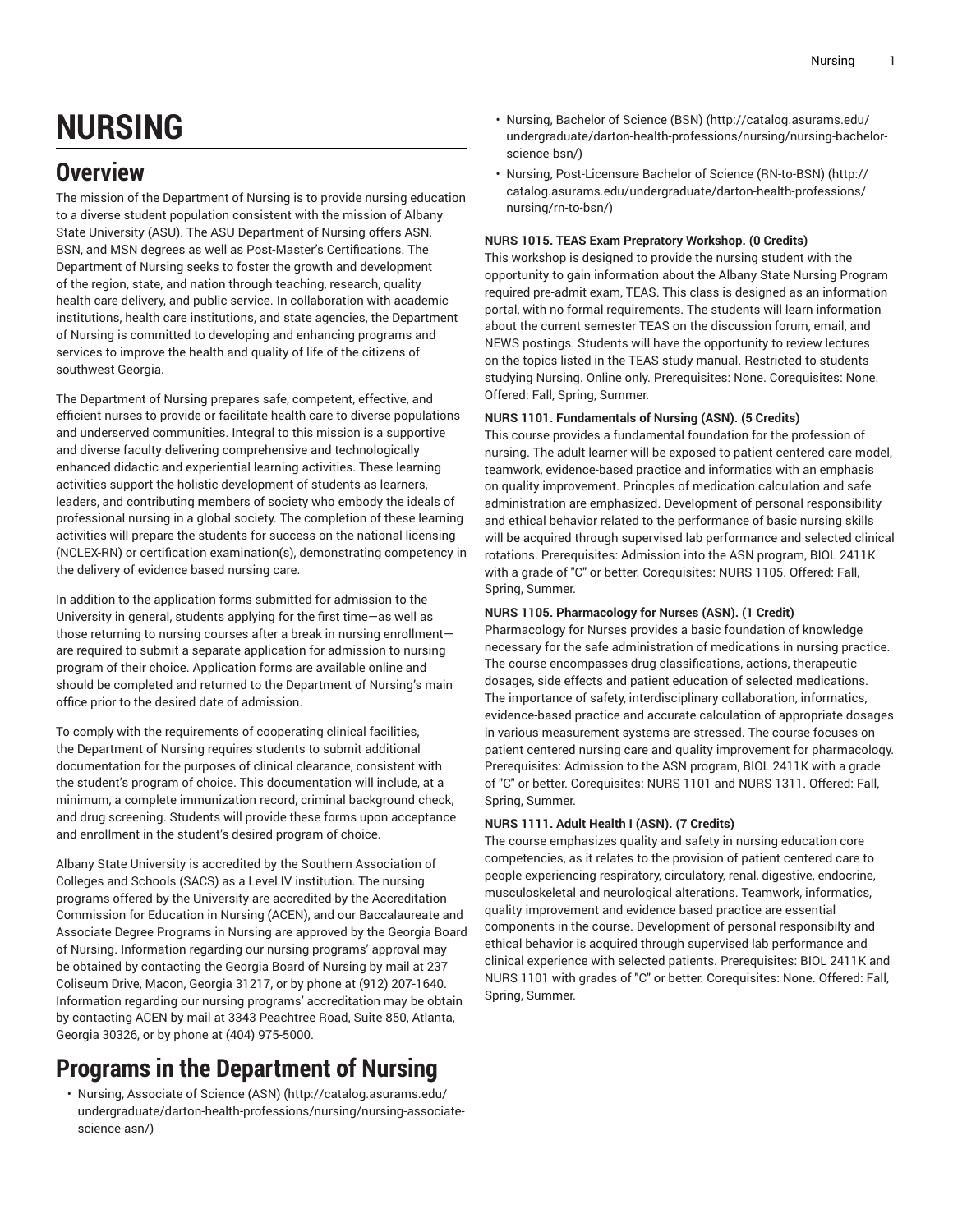# **NURS 1112. Adult Health II (ASN). (7 Credits)**

Adult Health II places emphasis on the adult learner's development of increasing knowledge and personal responsibilty and ethical behavior in the care of adult patients. Common health care alterations which are chronic in nature and that may require surgical intervention are emphasized. Course content focuses on evidence based practice, patient centered care, informatics, teamwork and quality improvement. Supervised clinical experiences provide adult learners with opportunities to refine safe, ethical nursing practice. Prerequisites: NURS 1111, NURS 1105, and BIOL 2412K with grades of "C" or better. Corequisites: None. Offered: Fall, Spring, Summer.

# **NURS 1232. Pre-Nursing Seminar. (2 Credits)**

This course introduces nursing and health care history and theoretical framework, including Albany State University's nursing framework. Various theories of nursing and healthcare are explored. The role of the healthcare professional including the nurse is analyzed. Proficiencies supporting the role of the healthcare professional are explored and adopted. Prerequisites: None. Corequisites: None. Offered: Fall.

# **NURS 1301. Fundamentals of Nursing (Bridge). (3 Credits)**

This course provides a fundamental foundation for the profession of nursing. The adult learner will be exposed to patient centered care model, teamwork, evidence-based practice and informatics with an emphasis on quality improvement. Principles of medication calculation and safe administration are emphasized. Development of personal responsibility and ethical behavior related to the profession of basic nursing skills will be acquired through supervised lab performance and selected clinical rotations. Prerequisites: Admission into the Healthcare Professional-to-RN Bridge program and BIOL 2411K with a grade of "C" or better. Corequisites: NURS 2313. Offered: First semester, Healthcare-Professional-to-RN Bridge program.

# **NURS 1311. Adult Health II (Bridge). (8 Credits)**

The course emphasizes quality and safety in nursing education core competencies, as it relates to the provision of patient centered care to people experiencing respiratory, circulatory, renal, digestive, endocrine, musculoskeletal and neurological alterations. Common health care alterations which are chronic in nature and that may require surgical intervention are emphasized. Teamwork, informatics, quality improvement and evidence based practice are essential components in the course. Development of personal responsibility and ethical behavior is acquired through supervised lab performances and clinical experiences with selected patients. Prerequisites: NURS 1301, NURS 2313, and BIOL 2412K with grades of "C" or better. Corequisites: NURS 1105. Offered: Second semester, Healthcare-Professional-to-RN Bridge.

# **NURS 2011K. Nursing Care/Women/Children. (8 Credits)**

**NURS 2111. Nursing Care of Women and Children (ASN). (8 Credits)** This course explores the roles of the nurse in safely providing quality, patient centered care within an interdisciplinary structure to meet the needs of families who have children. Applies principles of health promotion from the antepartal period through adolescence and examines human growth, development and resopnses to health deviation during these periods in the life cycle. Patient centered care and quality improvement are the central focus in the couse. Informatics is emphasized when providing safe patient care. Classroom and clinical instruction involves providing nursing care to antepartal, intrapartal, postpartal and pediatric patients and incorporating evidence based practice and previously learned knowledge and skills. Prerequisites: NURS 1112 and NURS 2113 with grades of "C" or better. Corequisites: NURS 2117. Offered: Fall, Spring, Summer.

# **NURS 2111K. Nursing Care/Women/Children. (8 Credits)**

# **NURS 2113. Psychiatric Nursing (ASN). (3 Credits)**

This course focuses on the physiological, emotional, behavioral and sociocultural aspects of mental health and mental illness. The nurse's role as a collaborative member of the behavioral health team is introduced. The course content is centered on evidence based practice and quality improvement. Informatics is a component in the course. The clinical rotations give the adult learner the opportunity to apply this knowledge to provide safe, effective patient centered care in a therapeutic milieu. Prerequisites: NURS 1111 with a grade of "C" or better. Corequisites: NURS 1112. Offered: Fall, Spring, Summer.

# **NURS 2115. Adult Health III (ASN). (8 Credits)**

The final course in the Nursing program is designed to emphasize care of patients with complex acute as well as chronic multisystem disorders and medical-surgical alterations. Supervised clinical experiences in high acuity unit will facilitate continued growth of student's professional practice. Components of the course include: patient centered care, evidence based practice, collaboration, informatics and quality improvement. Supervised leadership roles in the clinical arena are provided for the students to enhance their management skill while directing their colleagues in providing safe patient care that meets entry level standards. Prerequisites: Completion of all ASN and core courses with grades of "C" or better. Corequisites: None. Offered: Fall, Spring, Summer.

# **NURS 2117. Nursing Leadership (ASN). (1 Credit)**

Emphasis is placed on the introduction of the fundamental principles of leadership and management responsibilities for the entry level registered nurse. Topics will include, but not limited to such practice issues as: safe, patient centered, quality care, effective delegation and supervision, communication, collaborative care, informatics, quality improvement. Nursing research and evidence based practice are also included. Prerequisites: NURS 1111 and NURS 1112 with grades of "C" or better. Corequisites: NURS 2111 and NURS 2311. Offered: Fall, Spring, Summer.

# **NURS 2210. Pharmacology (BSN). (3 Credits)**

This course introduces the student to pharmacological concepts and measurements and includes such topics as medication dosage, calculations, interaction with drugs or foods, medication administration and intravenous therapy. Prerequisite: Admission into the BSN program. Corequisite: NURS 2231. Offered: Fall.

# **NURS 2231. Fundamental Concepts of Professional Nursing (BSN). (5 Credits)**

This course is designed to provide further exploration of the theoretical framework and major conceptual threads of the nursing curriculum. The student applies the concepts of person, health, environment and nursing along with ethical/legal aspects to lab and clinical practice. Emphasis will be placed on assessment and primary interventions related to health promotion, health maintenance and disease prevention. Prerequisites: Admission to the BSN program. Corequisites: None. Offered: Fall.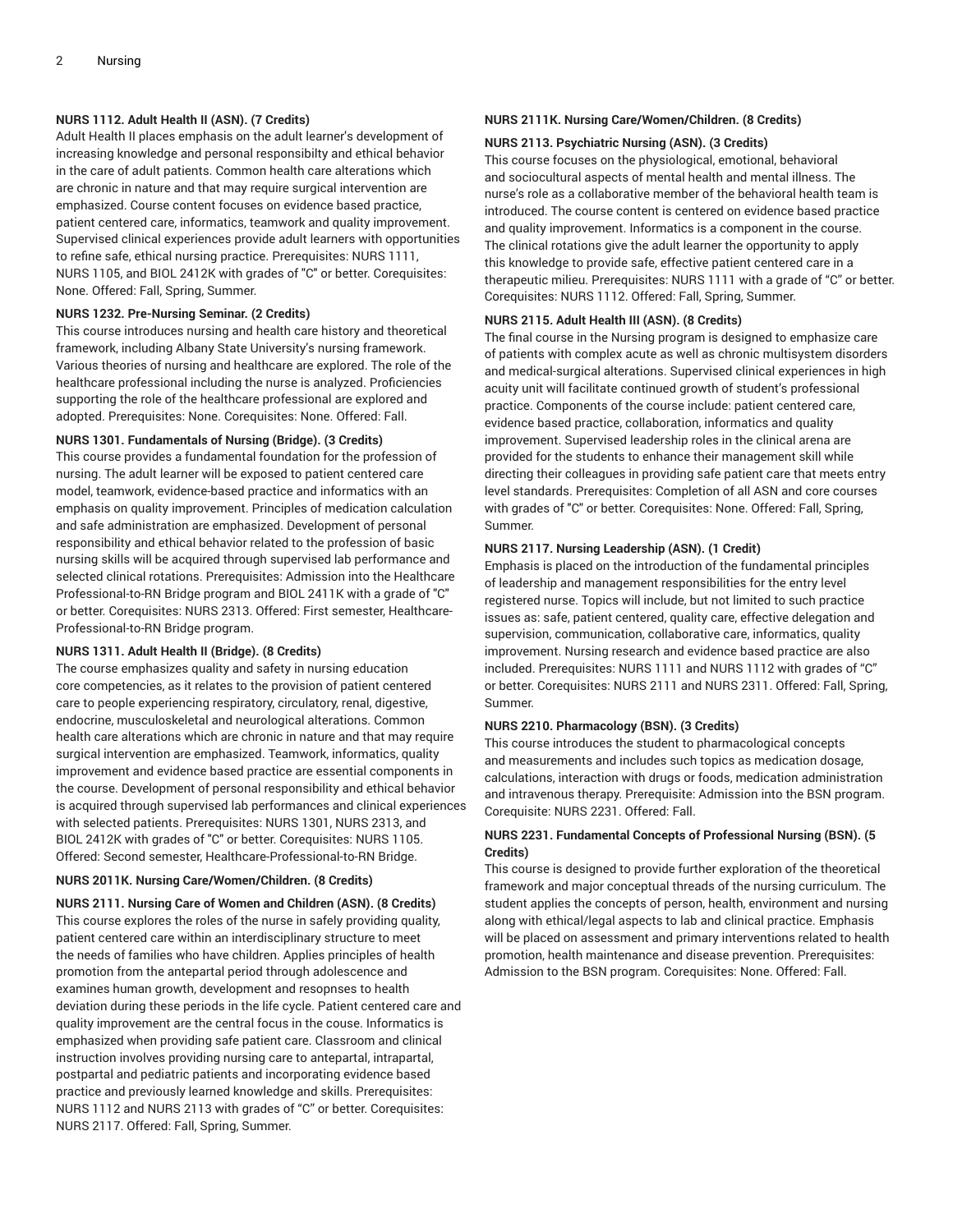# **NURS 2311. Nursing Care of Women and Children (Bridge). (6 Credits)**

This course explores the roles of the nurse in safely providing quality, patient centered care within an interdisciplinary structure to meet the needs of families who have children. Applies principles of health promotion from the antepartal period through adolescence and examines human growth, development and responses to health deviation during these periods in the life cycle. Patient centered care and quality improvement are the central focus in the course. Informatics is emphasized when providing safe patient care. Classroom and clinical instruction involves providing nursing care to antepartal, intrapartal, postpartal and pediatric patients and incorporating evidence based practice and previously learned knowledge and skills. Prerequisites: NURS 1311 and NURS 2313 with grades of "C" or better. Corequisities: NURS 2117. Offered: Third semester, Healthcare-Professional-to-RN Bridge.

# **NURS 2313. Psychiatric Nursing (Bridge). (3 Credits)**

This course focuses on the physiological, emotional, behavioral and sociocultural aspects of mental health and mental illness. The nurse's role as a collaborative member of the behavioral health team is introduced. The course content is centered on evidence based practice and quality improvement. Informatics is a component in the course. The clinical rotations give the adult learner the opportunity to apply this knowledge to provide safe, effective patient centered care in a therapeutic milieu. Prerequisites: Admission into the Healthcare Professional-to-RN Bridge program and BIOL 2411K with a grade of "C" or better. Corequisites: NURS 1301. Offered: First semester, Healthcare-Professional-to-RN Bridge.

#### **NURS 2331. Adult Health Nursing I (BSN). (5 Credits)**

This course emphasizes the responses of individuals experiencing physical and emotional illnesses with emphasis on the nurse's role in health restoration, maintenance and promotion. This course incorporates clinical decision making in a variety of health care settings. Prerequisites: NURS 2231. Corequisites: None. Offered: Spring.

# **NURS 2601. Introduction to Geriatric Nursing (BSN). (3 Credits)**

This course is designed to enhance the knowledge of nursing students regarding nursing care of the aged client. It may be taught online or faceto-face. Prerequisites: None. Corequisites: None. Offered: Summer.

# **NURS 3010. Junior Nursing Summer Externship. (3 Credits)**

This junior year elective course is the first externship experience. It provides students with an opportunity to interact with one or two hospitalized clients. The experience occurs in the clinical setting under the mentorship of a professional registered nurse at an approved healthcare agency. The student will also have opportunities to interact with the healthcare team. Prerequisites: Junior classification and department approval. Corequisites: None. Offered: As needed.

#### **NURS 3134. Pediatric Nursing (BSN). (5 Credits)**

This course examines the responses of children and their families to selected acute and chronic physical deviations in health with emphasis on the nurse's role in health restoration, maintenance, and promotion. Prerequisites: None. Corequisites: None. Offered: Spring.

#### **NURS 3136. Women's Health Nursing (BSN). (5 Credits)**

This course covers nursing theories and skills related to health promotion and health maintenance of childbearing women and selected women's health concerns. Prerequisites: None. Corequisites: None. Offered: Spring.

#### **NURS 3320. Pathophysiology (BSN). (3 Credits)**

A survey of the fundamentals of pathology with emphasis on anatomical, physiological, and clinical processes across the life span. Prerequisites: None. Corequisites: None. Offered: Spring.

# **NURS 3335. Mental Health Nursing (BSN). (5 Credits)**

This course is an introduction to the application of nursing concepts and principles in the maintenance and promotion of emotional and mental health of individuals, families, groups and populations. Prerequisites: None. Corequisites: None. Offered: Fall.

#### **NURS 3510. Assessment in Health Care (BSN). (2,3 Credits)**

This course promotes the development of assessment skills across the lfie span and requires successful performance of a complete physical examination. Prerequisites: Admission into the BSN program or approval of program director (Department of Public Health employees/Non-Degree-Seeking students only). Corequisites: None. Offered: Fall.

#### **NURS 3600. Nursing Informatics (RN-to-BSN). (3 Credits)**

This course examines the history of healthcare informatics, current issues, basic informatics concepts and health information management systems. The use of technology to help make decisions and to improve the health status of the individual, family, and community is emphasized. Students will apply informatics concepts to a current clinical practice setting suggesting methods to use technology to improve patient safety and work effectiveness. The student will also learn to identify, gather, process, and manage information/data. Prerequisites: None. Corequisites: None. Offered: Fall, Spring, Summer.

# **NURS 3620. Pathophysiology for RNs (RN-to-BSN). (3 Credits)**

This course examines in detail the underlying biological process involved in the development, evolution, manifestations, and complications of common clinical deficits (diseases) across the life span, and compares normal and abnormal states. The biological bases for therapeutic actions are examined. Prerequisites: Admission to the RN-to-BSN program. Corequisites: None. Offered: Fall, Spring, Summer.

#### **NURS 3630. Conceptual Basis of Professional Nursing (RN-to-BSN). (3 Credits)**

This course examines the dynamic transformation in nursing through exploration and investigation of major nursing issues. These issues are examined within the context of nursing history, nursing theories, nursing philosophy, legal issues, political activism, health care delivery systems, and the delivery of culturally competent patient care. Prerequisites: Admission into the RN-to-BSN Program. Corequisites: None. Offered: Fall, Spring, Summer.

#### **NURS 3640. Health Assessment (RN-to-BSN). (3 Credits)**

This course includes the processes, techniques, and skills of health assessment, building on basic and experiential knowledge of assessment. It is intended to provide the basis for individual student development of expertise in assessing health and illness states. Focus is on didactic and clinical content that the practicing nurse utilizes when assessing clients. The processes of systematic assessment, which include communication, planning, and cultural variations are emphasized. Clinical judgment, diagnostic & monitoring skills, and teaching are integrated as components of assessment. Prerequisites: None OR approval of program director (Department of Public Health employees/ Non-Degree-Seeking students only). Corequisities: None. Offered: Fall, Spring, Summer.

# **NURS 3650. Health and Wellness of Aging (RN-to-BSN). (3 Credits)**

This course will provide the student with comprehensive evidence-based nursing protocols to be used in providing the highest level of care to adults in settings across the continuum. Aging is presented within a cultural and global context in recognition of diversity of all kinds and the health inequities which persist. Prerequisites: None. Corequisites: None. Offered: Fall, Spring, Summer.